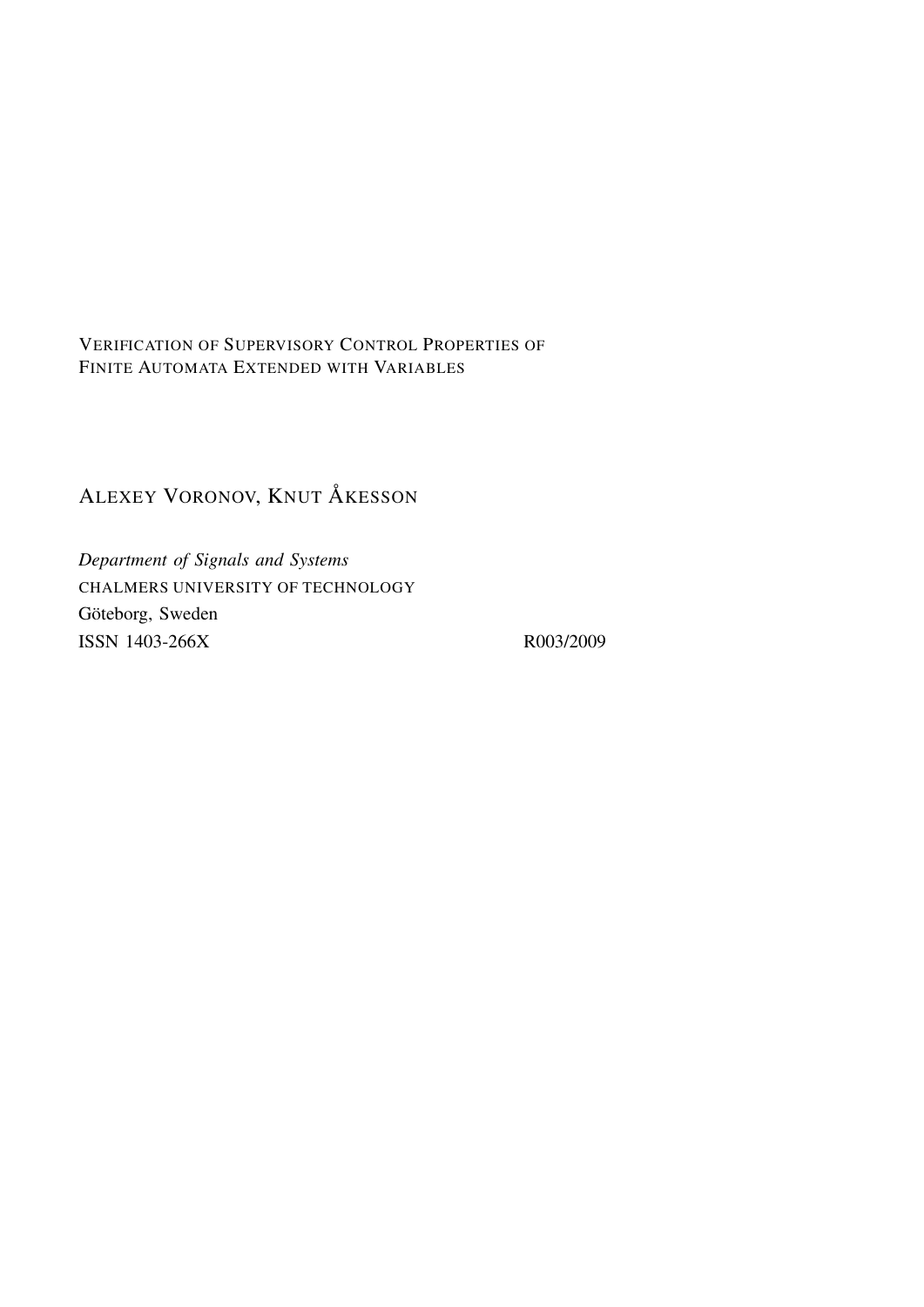## Abstract

Verification and synthesis of control logic programs using Supervisory Control Theory (SCT) is an important topic. Most SCT methods are based on finite state automata (FA). FA extended with variables (EFA) are a compact, but otherwise equivalent to FA notation, proven to be beneficial in modeling control logic systems. To use existing SCT methods with EFA, it is necessary to convert EFA to FA. In certain cases this conversion can be very time-consuming, even if the number of resulting reachable states is very small compared to the total state-set of the system. In this paper we present a way to do verification of SCT properties of EFA models without converting them to FA. Instead, we convert them to the models for Symbolic Model Verification tool NuSMV. The conversion is performed in polynomial time. Experimental results show that NuSMV effectively utilizes small reachable state-set of the system to do verification.

*Index Terms*—Formal verification, supervisory control, finite automata, manufacturing systems, control logic, model checking.

#### I. INTRODUCTION

Supervisory control theory [1] supports a user in the process of generating correct control function. In SCT, Supervisor is used to enable/disable events that may occur in the Plant. Plant generates all events. Supervisors can be synthesized automatically from the specification or can be created manually.

Finite state automata are usually used as a modeling formalism in SCT. In many cases it is cumbersome to use finite automata to model signal-based manufacturing systems [2]– [4]. Various extensions were introduced to simplify modeling (for example [5]–[7]), many of which were inspired by Statecharts [8]. In this paper we will look at finite automata extended with variables [9]. They provide a convenient way to create the models, while still maintaining a possibility to convert them to ordinary finite state automata to use existing SCT algorithms. Here arises a problem: the conversion can take exponential time, even if the resulting state-space of the system is small. This paper describes approach to verification of automata extended with variables without converting them to ordinary automata.

Model checking [10] is a well-established area. It is used for verification of software and hardware systems. Good results were achieved in the area, and good end-user tools exist [11]–[13]. Most often, symbolic representation is used for verification instead of explicit representation. In this paper we reduce supervisory verification problem of automata extended with variables to the form that is suitable for symbolic model verification tool NuSMV.

The rest of the paper is organized as following. Section II gives formal definitions of automata extended with variables and their supervisory control properties. Section III defines NuSMV input model. Section IV describes the conversion algorithm, and Section V illustrates the algorithm with an example. The paper is concluded with experimental results and discussion.

## II. PRELIMINARIES

Extended Finite Automaton (EFA) is a six-tuple:

$$
E = \langle Q \times V, \Sigma, \to, (q_0, v_0) \rangle \tag{1}
$$

where

- $Q \times V$  is the extended finite set of states, where Q is a finite set of locations and  $V = V^1 \times V^2 \times ... \times V^n$ is the finite domain of definition of the variables  $v =$  $(v^1, v^2, ..., v^n);$
- $\Sigma$  is a nonempty finite set of events (the alphabet);
- $\rightarrow \subseteq Q \times V \times \Sigma \times G \times A \times Q$  is a transition relation, where  $G$  is a set of guards, and guard is a predicate on  $V, A = \{ a \mid a \text{ is a function from } V \text{ to } V \};$
- $q_0$  is an initial location and  $v_0$  are initial values of the variables.

Transition relation  $(p, v, \sigma, q, a, q) \in \rightarrow$  means that there is a transition from state  $(p, v)$  to state  $(q, a(v))$  labeled by event  $\sigma$  if  $q(v)$  evaluates to 1 (true).

For convenience we use the symbol  $\Xi$  to denote implicit actions that update variables to their current value. Unlike explicit actions, Ξ can be overriden when EFA are synchronized.

It is possible to write transition relation  $\rightarrow$  in infix form:  $p \frac{\sigma}{\rho}$ <sub>g/a</sub>q. If g is absent it assumed that it always evaluates to true. If a is absent, it is assumed that  $a = (\Xi, \Xi, ... \Xi)$ .

#### *A. Parallel Synchronous Composition, EFA*

To simplify the notation when dealing with the parallel synchronous composition of EFA, we assume that the EFA share all variables. This is no restriction since it is always possible to add don't care variables that are never updated. For the synchronous composition to exist, a necessary and sufficient condition is that shared variables must have the same initial values. The composition operator models that an event can occur in the synchronized system if and only if it can occur in all EFA that share the event.

Let  $E_k = \langle Q_k \times V, \Sigma_k, \to_k, (q_0^k, v_0) \rangle, k = 1, 2$  be two EFA with the shared variables  $v = (v^1, ..., v^n)$ . The parallel synchronous composition of  $E_1$  and  $E_2$  is

$$
E_1||E_2 = \langle Q_1 \times Q_2 \times V, \Sigma_1 \cup \Sigma_2, \to, (q_0^1, q_0^2, v_0) \rangle, \quad (2)
$$

where the state transition relation  $\rightarrow$  is defined as

•  $(p_1, p_2) \xrightarrow{\sigma}{}_{g/a}(q_1, q_2), \quad \sigma \in \Sigma_1$  $\bigcap \Sigma_2$  if  $\exists (p_1, v_1, \sigma, g_1, a_1, q_1) \in \rightarrow_1, \exists (p_2, v_2, \sigma, g_2, a_2, q_2) \in$  $\rightarrow_2$  such that  $g = g_1 \land g_2$  and for  $i = 1...n$  and  $\forall v \in V$ :

$$
a^{i}(v) = \begin{cases} a_{1}^{i}(v) & \text{if } a_{1}^{i}(v) = a_{2}^{i}(v) \\ a_{1}^{i}(v) & \text{if } a_{2}^{i}(v) = \Xi \\ a_{2}^{i}(v) & \text{if } a_{1}^{i}(v) = \Xi \\ v^{i} & \text{otherwise} \end{cases}
$$
(3)

- $(p_1, p_2) \frac{\sigma}{\sigma}$ <sub>g/a</sub> $(q_1, q_2)$ ,  $\sigma \in \Sigma_1 \setminus \Sigma_2$  if  $(p_1, \sigma, g, a, q_1) \in$  $\rightarrow_1$  and  $p_2 = q_2$ ;
- $(p_1, p_2) \frac{\dot{\sigma}^2}{2} q_{a}(q_1, q_2), \sigma \in \Sigma_2 \setminus \Sigma_1$  if  $(p_2, \sigma, g, a, q_2) \in$  $\rightarrow_2$  and  $p_1 = q_1$ .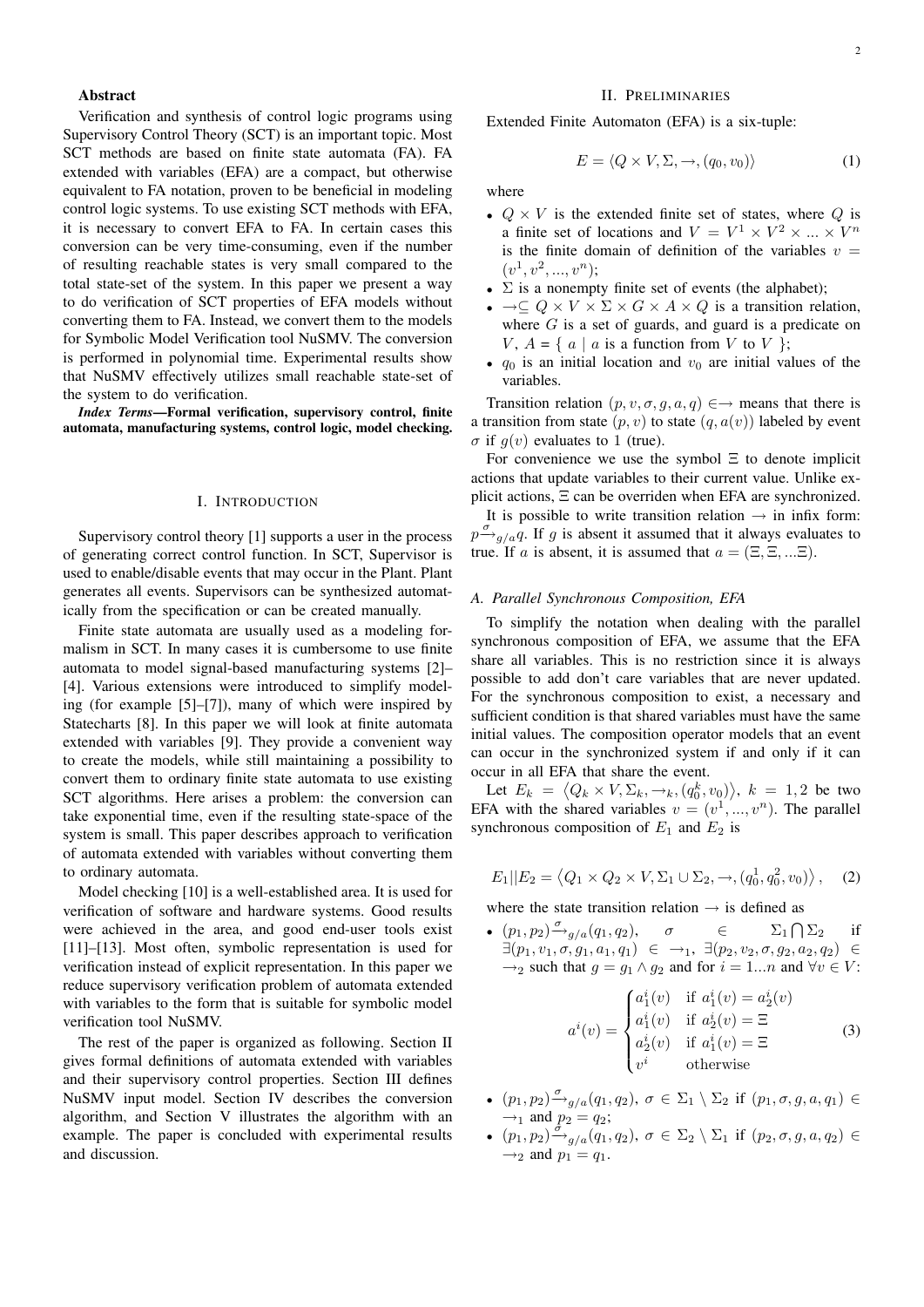Note that if the action function of  $E_1$  and  $E_2$  explicitly tries to update a shared variable to different values, the variable is not updated. This implies that the synchronized EFA may not have the intended behavior. Sufficient condition to avoid this possibility is given in [9]. This condition is a global requirement and may be computational expensive to compute.

## *B. Supervisory control properties*

Let  $E = \langle Q \times V, \Sigma, \rightarrow, (q_0, v_0) \rangle$  be an extended finite automaton and  $Q^m \times V^m \subseteq Q \times V$  be a set of *marked* states of the automaton. EFA is called *non-blocking* if

$$
\forall (q, v) \in (Q \times V) : \exists s \in \Sigma^*,
$$
  

$$
\exists (q^m, v^m) \in (Q^m \times V^m). (q, v) \xrightarrow{s} (q^m, v^m) \quad (4)
$$

In words, the system is non-blocking if from any state there is a path to some marked state.

Let  $G = (Q \times V, \Sigma, \rightarrow, (q_0, v_0))$  be an EFA. The active event function  $\Gamma: Q \times V \to 2^{\Sigma}$  of G is defined as

$$
\Gamma(p, v) = \{ \sigma \in \Sigma | (p, v) \xrightarrow{\sigma} \}.
$$
 (5)

Let  $G$  and  $K$  be two EFA using shared variables with domain V. Let  $\Sigma_u$  be the set of uncontrollable events and  $\Sigma_K$ be the alphabet of K. A state  $(p_G, p_K, v) \in Q_G \times Q_K \times V$ in the synchronized automaton  $G||K$ , is controllable if the following statement holds:

$$
\Sigma_K \cap \Sigma_u \cap \Gamma(p_G, v) \subseteq \Gamma(p_K, v). \tag{6}
$$

Uncontrollable states are the states of  $G||K$  where G allows an uncontrollable event but  $K$  disables the same event via the synchronization.

Let G be a plant and K be a specification and  $\Sigma_u$  be the set of uncontrollable events.  $K$  is controllable with respect to G and  $\Sigma_u$  iff all reachable states of  $G||K$  are controllable.

#### III. NUSMV

NuSMV [12] is a tool for symbolic model verification. It is mature tool with numerous users and proven efficiency, and it is open source.

We will represent NuSMV program as a tuple:

$$
P = \langle S, InpVar, D, init, t, C \rangle \tag{7}
$$

where

- $S = S_1 \times S_2 \times ... \times S_m$  is a set of finite domains of definition of state-keeping variables  $s_1...s_m$ ;
- $InpVar$  is a set of domains of input variables; input variables have no state and on each step can take any value that satisfies *transition constraints*;
- $D$  is a set of expressions that specify "define identifiers" or non state-keeping variables, that can be considered as macro definitions;
- *init* is a predicate that describes an initial state;
- $t$  is a predicate that describes transition constraints;
- $C$  is a set of Computation Tree Logic (CTL) expressions of specifications.

NuSMV has two types of expressions. *Simple expressions* are ordinary arithmetic and logical expressions. *Next expressions* relate current and next value of state-keeping variables. We will denote next value of a variable s by  $next(s)$ . We will use the following simple expressions:  $==, \neq, \land, \lor, \text{ and } +, \text{ for }$ equality, inequality, conjunction, disjunction and sum, respectively. One more simple expression is case expression. Case expression consists of a list of pairs of predicates and simple expressions. Starting from the beginning of the list, elements are taken one-by-one until predicate that evaluates to true will be found. Second element (expression) of the pair that contains this predicate is taken as a value of the case expression. Define declarations create synonims for expressions. We will write  $v := e$  to denote that name v is a macro definition for expression e.

To specify properties that are necessary to verify, NuSMV accepts Computation Tree Logic (CTL) formulas. CTL is a branching-time logic, meaning that its model of time is a treelike structure in which the future is not determined; there are different paths in the future, any one of which might be an actual path that is realized.

We will use the following two constructs from CTL:

- AG  $\varphi$  All paths Globally:  $\varphi$  has to hold on all paths starting from the current state and to hold on the entire subsequent path.
- EF  $\varphi$  Exists path where Finally: there exists at least one path starting from the current state where  $\varphi$  eventually has to hold.

#### IV. CONVERSION FROM EFA TO NUSMV

Let  $E_1...E_l$  be l EFA with n shared variables  $V^1...V^n$ . Then NuSMV will require  $m = l + n$  state-keeping variables to represent it.

$$
S_i = Q_i, i = 1..l \tag{8}
$$

$$
U_i = V_i, i = 1..n \tag{9}
$$

Events in the system can be represented by one input variable *event* with the domain  $\bigcup_{k=1...l} \Sigma_k$ :

$$
InpVar = \{event\} \tag{10}
$$

Initial predicate will be just a conjunction of expressions stating that the state variables should have values that correspond to the initial locations of the automata and initial values of the EFA variables:

$$
init = \left(\bigwedge_{i=1..l} (s_i == q_0^i)\right) \wedge \left(\bigwedge_{i=1..n} (u_i == v_0^i)\right) \quad (11)
$$

For each transition, it is possible to define one non-state keeping variable, that will be true iff the transition is taken at the current step. List of all definitions for transitions of automaton k, denoted by  $transitionsTaken_k$ , can be defined as following:

$$
transitionsTake nDef_k =
$$
  
\n
$$
\{tranIsTake n_k^j := (s == p) \land (event == \sigma) \land g
$$
  
\n
$$
\mid (p, \sigma, g, a, q)_k^j \in \rightarrow_k \} \quad (12)
$$

where  $\rightarrow_k$  denotes transition relation for automaton k.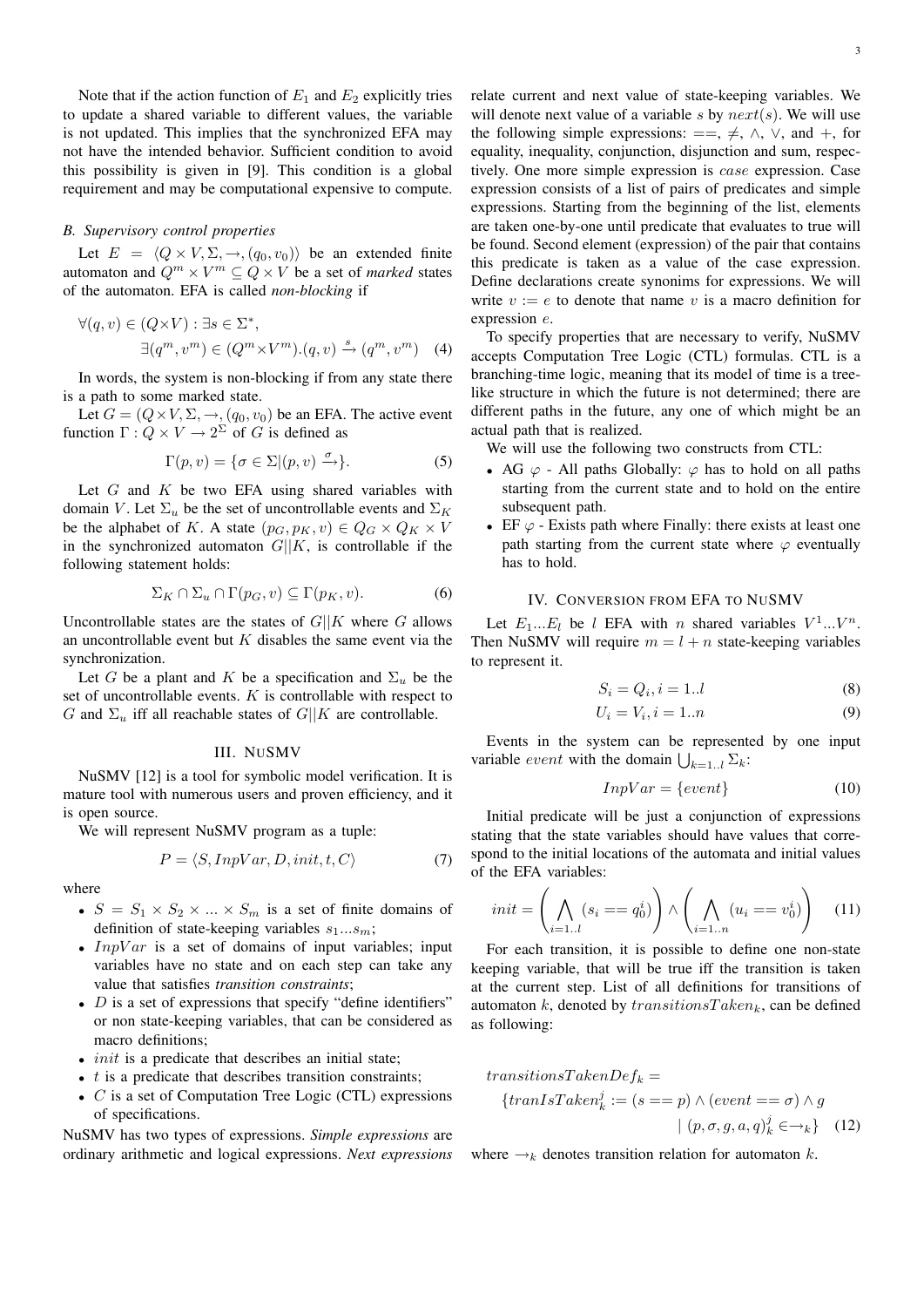During synchronization there could be a situation when event do not belong to the alphabet of the automaton, and the automaton should keep its location. We will add extra variables that will indicate this situations:

$$
stayIsTake nDef_k =
$$

$$
\left(stayIsTake n_k := \bigwedge_{e \in \Sigma_k} event \neq e\right) \quad (13)
$$

Transition constraint expression specifies that either one of the transitions is taken and automaton changes its location to the target state of the transition, or that automaton should keep its location. This can be defined with the help of macro definitions as following:

$$
tranConstr_k = \left(\bigvee_{(p,\sigma,g,a,q)^j \in \rightarrow_k} tranIsTaken_k^j \land (next(s_k) == q)\right)
$$
  

$$
\vee (staulsTaken_k \land (next(s_k) == s_k)) \quad (14)
$$

It is necessary to specify that on each step each automaton take only one transition. Boolean variable can be seen as an integer variable, with 1 indicating true and 0 indicating false. Having that, it is possible to do summation over them. Condition is that the sum of all transitions that are taken at the current step and indication to keep the location should be exactly one. (In the following equation only, symbol  $\Sigma$ will stand for the mathematical summation and not for the automaton alphabet).

$$
single TranConstruct_k =
$$
  

$$
1 == \left(stayIsTaken_k + \sum_{j} translsTaken_k^{j}\right)
$$
 (15)

Updates of the EFA variables are more complicated than the ones for automata locations, since variable can have *don't care* updates. With such an update, the EFA variable should keep its value, but if some other automaton overrides this due to the synchronization, the variable should take the new value. That is why it is necessary to check on each step if there is an automaton that "cares" about the update of the variable. It is possible to introduce one define-variable for each pair of automaton and EFA variable that will indicate that the automaton  $E_k$  *cares* about the update of the variable  $v_i$  on the current step. We will call this variable  $desire^{i,k}$ . This variable can take value 0 to indicate  $don't$  care, and 1 to indicate that the automaton wants to update the variable on the current step. We will reserve value 2 to indicate conflicts.

$$
desireDefi,k = (desirei,k := case)
$$
  

$$
\{(tranIsTakenkj, 1) | (p, \sigma, g, a, q)kj \in \rightarrow_k, a \neq \Xi\}
$$
  

$$
\cup \{(true, 0)\}) \quad (16)
$$

Note that we added one element to the end of the case expression that covers all don't care updates and stay transitions.

It is also necessary to have variables for desired values, which can be defined similarly:

$$
desiredValDef^{i,k} = (desiredVal^{i,k} := case(\{(tranIsTaken_k^j, a(u_i)) \mid (p, \sigma, g, a, q)_k^j \in \rightarrow_k, a \neq \Xi\})
$$

$$
\cup \{(true, u_i)\})) \quad (17)
$$

Having desires and desired values for all pairs of automata and EFA variables, it is necessary to combine all desires to get a single one for each EFA variable. Rule for combination of two desires is simple. If none of automata cares about updating, result is  $don't$  care. If only one of automata cares, the result is care. If both automata wants to update EFA variable to the same value, the result is care. And if two automata wants to update the variable to two different values, the result is *conflict*.

We define a function that will map three pairs of desire and desired value variables to two macro definitions. This will specify that the third pair of desire and desired value is a combination of the first two desires and desired values:

$$
combine((d_1, dv_1), (d_2, dv_2), (d_r, dv_r)) =
$$
  
\n
$$
d_r := case(\lbrace
$$
  
\n
$$
(d_1 == 0, d_2),
$$
  
\n
$$
(d_2 == 0, d_1),
$$
  
\n
$$
(d_1 == 2 \lor d_2 == 2, 2),
$$
  
\n
$$
(d_1 == 1 \land d_2 == 1, case(\lbrace (dv_1 \neq dv_2, 2),
$$
  
\n
$$
(dv_1 == dv_2, 1) \rbrace)
$$
  
\n
$$
\rbrace
$$
  
\n
$$
\bigcup_{v \in V} d_{v} := case(\lbrace (d_r == 0 \lor d_r == 2, \Xi),
$$
  
\n
$$
(d_r == 1, case(\lbrace (d_1 == 1, dv_1),
$$

$$
(d_2 == 1, dv_2)\}))\}) (18)
$$

Here we used  $\Xi$  to indicate that the value should not be changed. In programming language we can model  $\Xi$  as  $Nil$ or null, since it will not be necessary to check for the desired value if the desire is different from care.

Using this rule, we will combine desires for all automata that are related to the EFA variable. A set of all automata that are related to the EFA variable  $v_i$  can be defined as following:

$$
relatedAutomatai = \{E|E \in E_1...E_n, \exists (p, \sigma, g, a, q) \in \rightarrow_k: a(v) \neq \Xi\}
$$
 (19)

Before we can specify a combination of desires, we will need two more functions. One will map a pair of EFA variable and automaton to the pair of desire and desired value variables for them:

 $varPair(v_i, automaton_k) = (desire^{i,k}, desiredVal<sup>i,k</sup>)$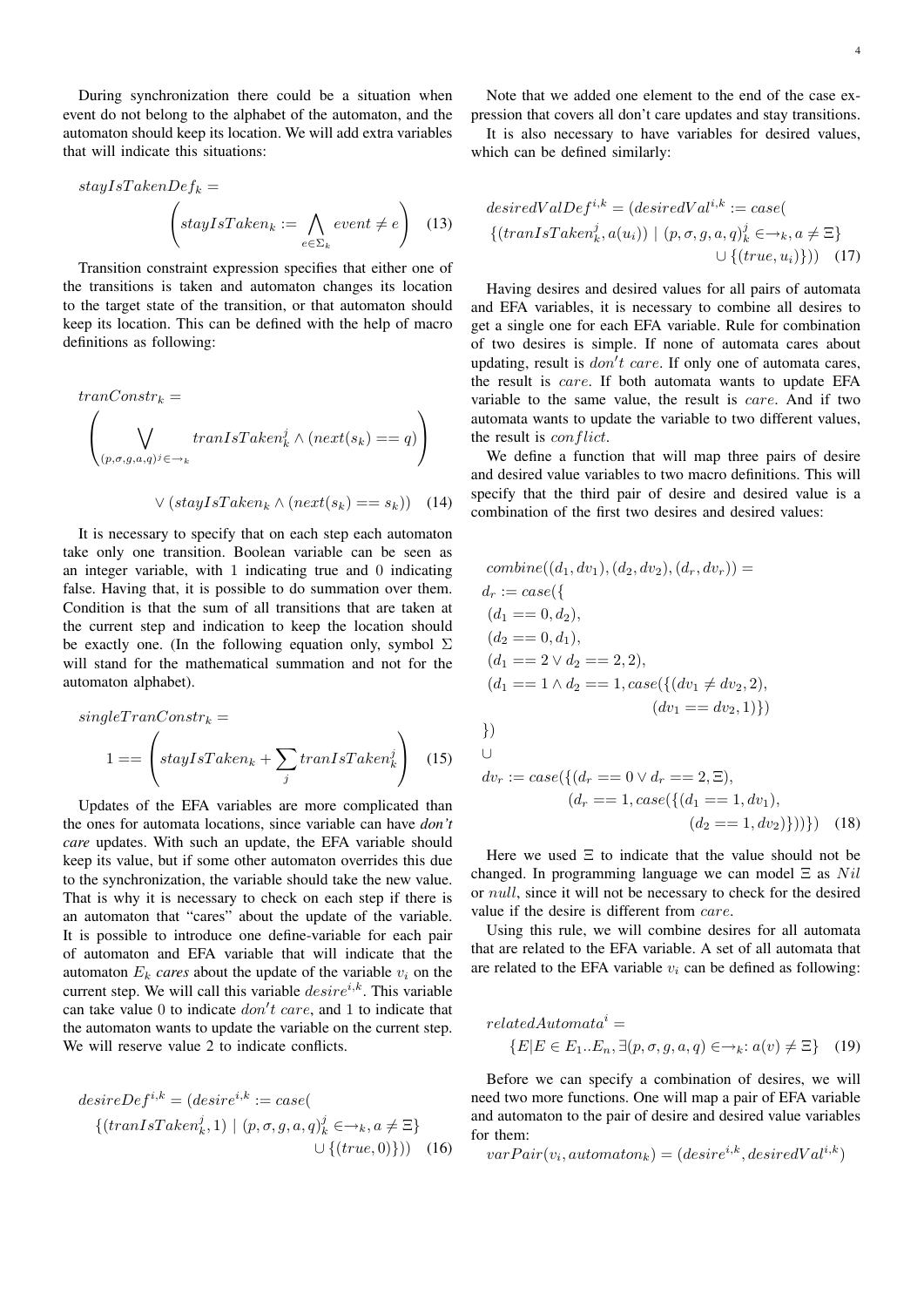Another function will map a pair of an EFA variable and a list of automata to a pair of desire and desired value variables of that list concerning the variable:

 $varPairForList(v_i, L) = (desire<sup>i, L</sup>, desiredVal<sup>i, L</sup>)$ .

Now it is possible to specify a function that will map a pair of a list of automata and a variable to another pair. Resulting pair will contain a pair of desire and desired value for the list, and a list of definitions of extra variables.

combM(L, vi) = (pairr, varsr), where pair<sup>r</sup> = varP airF orList(v<sup>i</sup> , L), pairhead = varP air(v<sup>i</sup> , head(L)), pairtail = varP air(v<sup>i</sup> , head(tail(L)), vars<sup>r</sup> = combine(pairhead, pairtail, pairr), if length(L) = 2 (pairr, varsr), where pair<sup>r</sup> = varP airF orList(v<sup>i</sup> , L), pairhead = varP air(v<sup>i</sup> , head(L)), (pairtail, varstail) = combM(tail(L), vi), vars<sup>r</sup> = combine(pairhead, pairtail, pairr) ∪ varstail, if length(L) > 2

where *head* stands for the first element of the list, and tail stands for the rest of the list without the first element.

$$
tail(L) = L \setminus head(L) \tag{21}
$$

Then resulting desire and desired value for variable  $v_i$  can be obtained by the following formula:

$$
((desirei, desiredVali), extraVarsDefi) =
$$

$$
\begin{cases}\ncombM(relatedAutomatai, vi),\nif length(relatedAutomatai) \ge 2\\
(varPair(head(relatedAutomatai)), \emptyset),\nif length(relatedAutomatai) = 1\\
((0, ui), \emptyset)\nif length(relatedAutomatai) = 0\n\end{cases}
$$
\n(22)

Final transition constraint for the variable  $v_i$  have to be adjusted to deal properly with conflicts:

$$
tranConstructForVar_i = next(u_i) == case(\lbrace
$$
  
\n
$$
(desirei == 0 \lor desirei == 2, u_i),
$$
  
\n
$$
(desirei == 1, desiredVali)\})
$$
 (23)

Complete predicate for transition constraints will combine all constraints for automata transitions and for EFA variables updates:

$$
t = \bigwedge_{k=1..l} (transConstruct_k \land singleTranConstruct_k)
$$

$$
\land \bigwedge_{i=1..n} transConstructForVar_i \quad (24)
$$

Complete set of define variables will contain definitions of all transitions, including stay transitions, and all desire and desired value variables:

$$
D = \bigcup_{k=1..l} (transitionsTake nDef_k \cup stayIsTake nDef_k)
$$
  
\n
$$
\bigcup_{i=1..n,k=1..l} (transitionsTake nDef_k \cup stayIsTake nDef^i,k)
$$
  
\n
$$
\bigcup_{i=1..n,k=1..l} desiredValDef^{i,k}
$$
  
\n
$$
\bigcup_{i=1..n} extractVars Def^i
$$
  
\n(25)

To specify non-blocking, the following CTL formula can be used:

$$
AG EF \left(\bigwedge_{i=1..n} \bigvee_{q^m \in Q_i^m} s_i == q^m\right) \qquad \qquad \wedge \left(\bigwedge_{i=1..l} \bigvee_{v^m \in V_i^m} u_i == v^m\right) \quad (26)
$$

 $(20)$ The formula specifies that on all pathes eventually the system will have a state that is marked.

To specify controllability it is necessary to introduce extra define-variables. For each event for each automaton this variable will be true if the event is enabled, and false otherwise:

$$
enable dkσ :=
$$
  
\n
$$
\begin{cases}\n \text{case}(\{((s_i == p) \land g, 1) | (p, \sigma, g, a, q) \in \to_k\} \cup \{(1, 0)\}) \\
 \text{if } \sigma \in \Sigma_k\n \end{cases}
$$
\n
$$
\text{if } \sigma \in \Sigma_k
$$
\n(27)

Then controllability can be expressed as following: for all uncontrollable events, if it is enabled in all plants automata, it have to be enabled in all specification automata. In other words, each uncontrollable event should be either disabled in any of the plant automata or enabled in all specification automata. Let  $E^{plants}$ ,  $E^{species} \subseteq E_1...E_l$  be two disjoint sets of plants automata and specifications automata. Let  $\Sigma_u \subseteq$  $\bigcup_{i=1..l} \Sigma_i$  be a set of all uncontrollable events. Then the property that  $E^{species}$  are controllable with respect to  $E^{plants}$ and  $\Sigma_u$  can be expressed as following:

$$
AG \bigwedge_{\sigma \in \Sigma_u} (\bigvee_{E_i \in Plants} (enabled^i_{\sigma} == 0) \times \bigwedge_{E_j \in Specs} (enabled^j_{\sigma} == 1)) \quad (28)
$$

## V. EXAMPLE CONVERSION

To illustrate the conversion we will use two automata that share one variable, see Fig. 1. Automaton  $E_1$  have locations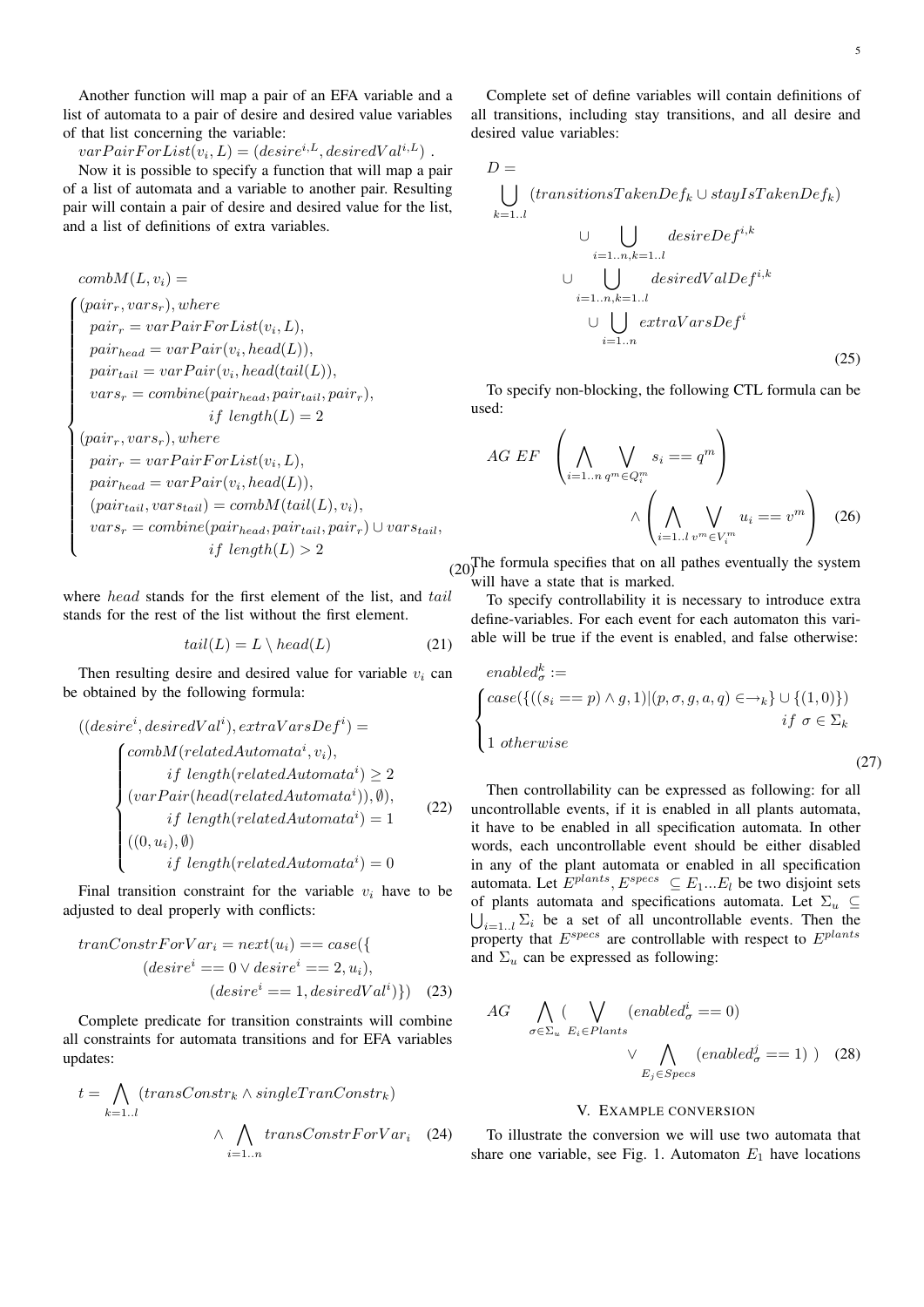${q_{11}, q_{12}}$  with initial location  $q_{11}$ . Automaton  $E_2$  have locations  ${q_{21}, q_{22}}$  with initial location  $q_{21}$ . Variable v can take values 0 or 1 and have initial value 0.

Alphabet of automaton  $E_1$  is  $\Sigma_1 = \{a, b\}$ . Automaton has transitions  $q_{11} \xrightarrow{a} v_{v=-0/v:=1} q_{12}$  and  $q_{12} \xrightarrow{b} q_{11}$ . Alphabet of automaton  $E_2$  is  $\Sigma_2 = \{a, c\}$ . Automaton has transitions  $q_{21} \stackrel{a}{\rightarrow} q_{22}$  and  $q_{22} \stackrel{c}{\rightarrow}{}_{true/v:=0} q_{21}$ .

Initial predicate will be as following:

$$
init = (s_1 == q_{11}) \land (s_2 == q_{21}) \land (v == 0) \tag{29}
$$

Define-variables for transitions for each automaton will be:

$$
transitionsTake nDef1 = \{
$$
  
\n
$$
transTask n_1^1 := (s == q_{11}) \land (event == a) \land
$$
  
\n
$$
\land (v == 0),
$$
  
\n
$$
transTask n_1^2 := (s == q_{12}) \land (event == b)
$$
 (30)

$$
transitionsTake nDef2 = \{
$$
  
\n
$$
tranIsTake n_2^1 := (s == q_{21}) \land (event == a),
$$
  
\n
$$
tranIsTake n_2^2 := (s == q_{21}) \land (event == c)\}
$$
 (31)

Definition of stay variable will be as following:

$$
stay IsTake nDef1 ={stay IsTake n1 := (event \neq a) \land (event \neq b)}
$$
 (32)

$$
stay IsTake nDef2 ={stay IsTake n2 := (event \neq a) \land (event \neq c)}
$$
 (33)

Transition constraints will be:

$$
tranConstr_1 = (tranIsTaken_1^1 \land (next(s_1) == q_{12}))
$$
  
 
$$
\lor (tranIsTaken_1^2 \land (next(s_1) == q_{11}))
$$
  
 
$$
\lor (stayIsTaken_1 \land (next(s_1) == s_1))
$$
 (34)

Fig. 1. Example automata

$$
tranConstr_2 = (tranIsTaken_2^1 \land (next(s_2) == q_{22}))
$$

$$
\lor (tranIsTaken_2^2 \land (next(s_2) == q_{21}))
$$

$$
\lor (stayIsTaken_2 \land (next(s_2) == s_2))
$$
(35)

Single transition constraints:

$$
single TranConstr1 =(tranIsTaken11 + tranIsTaken12 + stayIsTaken1 == 1)
$$
(36)

$$
single TranConstr_2 =(tranIsTaken21 + tranIsTaken22 + stayIsTaken2 == 1)(37)
$$

Desire definitions for automaton  $E_1$  will contain only two elements, since only one transition modifies the variable. Desired value during update is set to 1 :

$$
desireDefv,E1 = (desirev,E1 := case({\n \n \text{(}transTaken1, 1), (true, 0)})) (38)
$$

$$
desiredValDef^{v,E_1} = (desiredVal^{v,E_1}) := case(\{ \begin{array}{c} (trandsTaken_1^1, 1), (true, v) \end{array} \}) \quad (39)
$$

$$
desireDefv, E2 = (desirev, E2 := case({\n \n \text{(}transTaken22, 1), (true, 0)})) (40)
$$

$$
desiredValDef^{v,E_2} = (desiredVal^{v,E_2} := case(\{ \n \text{(}tranIsTaken_2^2, 0), (true, v) \})) \quad (41)
$$

Both automata are related to the variable, that is why  $relatedAutomata^v = \{E_1, E_2\}$ . Combined desire and desired value for the variable, as well as extra definitions, could be obtained as following: